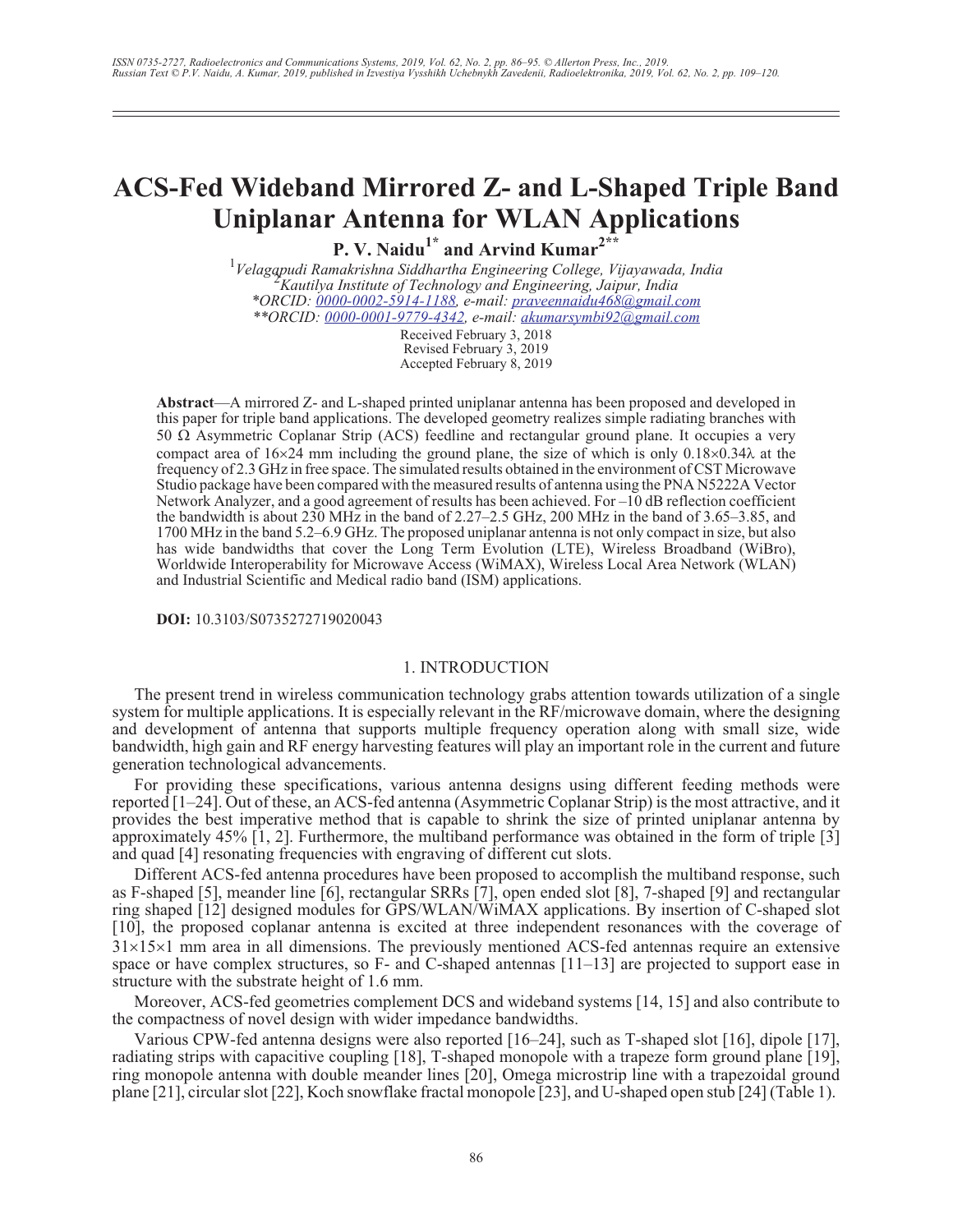## COMPETING INTERESTS

None of the authors have any competing interests in the manuscript.

#### ADDITIONAL INFORMATION

The initial version of this paper in Russian is published in the journal "Izvestiya Vysshikh Uchebnykh Zavedenii. Radioelektronika," ISSN 2307-6011 (Online), ISSN 0021-3470 (Print) on the link <http://radio.kpi.ua/article/view/S0021347019020043> with DOI: [10.20535/S0021347019020043.](http://doi.org/10.20535/S0021347019020043)

#### REFERENCES

- 1. V. Deepu, K. Raj Rohith, Joseph Manoj, M. N. Suma, P. Mohanan, "Compact asymmetric coplanar strip fed monopole antenna for multiband applications," *IEEE Trans. Antennas Propag.* **55**, No. 8, 2351 (2007). DOI: [10.1109/tap.2007.901847](https://doi.org/10.1109/tap.2007.901847).
- 2. P. V. Naidu, "Printed V-shape ACS-fed compact dual band antenna for bluetooth, LTE and WLAN/WiMAX applications," *Microsyst. Technol.* **23**, No. 4, 1005 (2017). DOI: [10.1007/s00542-016-2939-7.](http://dx.doi.org/10.1007/s00542-016-2939-7)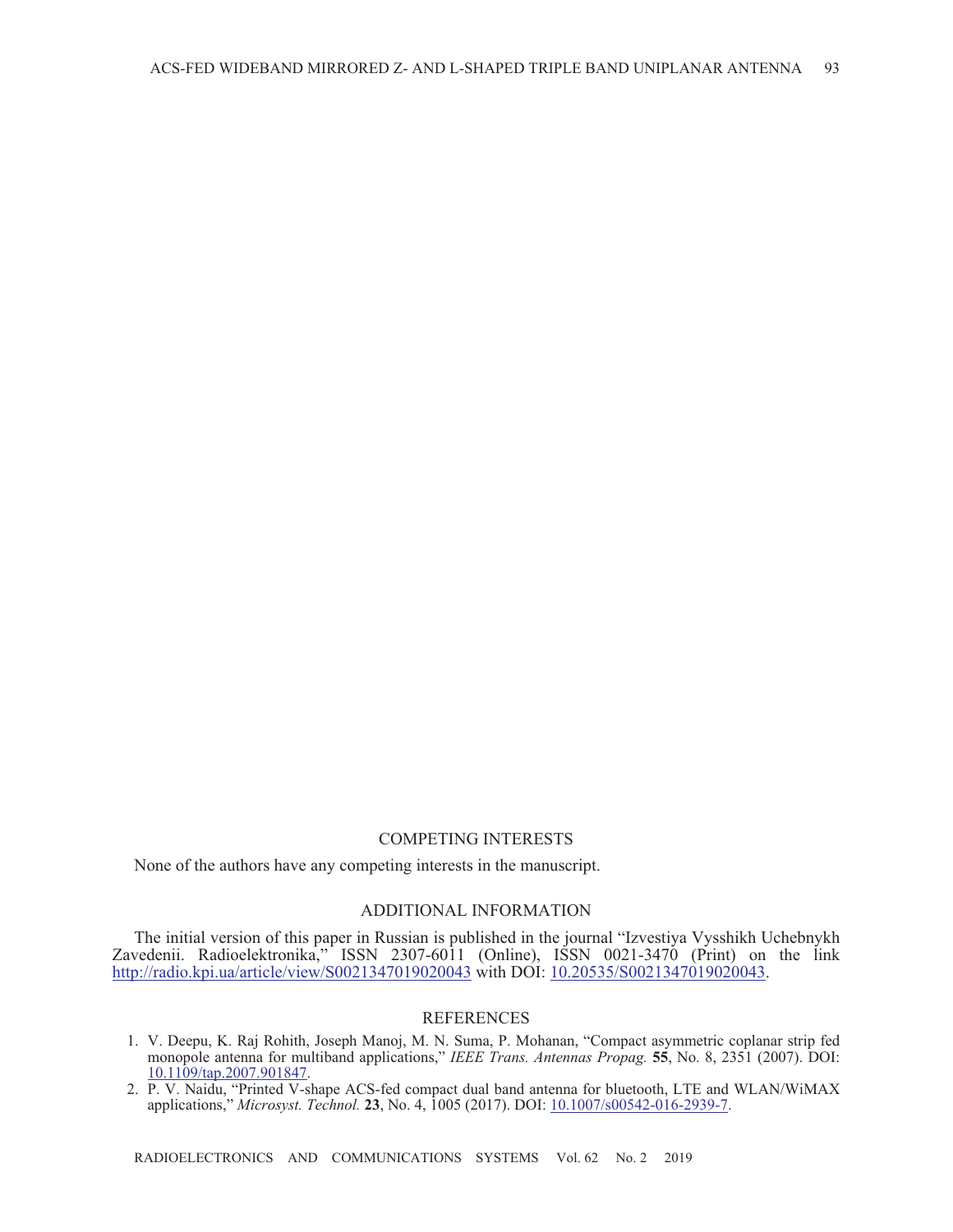- 3. B. Li, Z.-H. Yan, T.-L. Zhang, "Triple-band slot antenna with U-shaped open stub fed by asymmetric coplanar strip for WLAN/WiMAX applications," *PIER Lett.* **37**, 123 (2013). DOI: [10.2528/pierl12122601](https://doi.org/10.2528/pierl12122601).
- 4. C.-P. Lin, C.-H. Chang, C. F. Jou, "Compact quad band monopole antenna," *Microwave Opt. Technol. Lett.* **53**, No. 6, 1272 (2011). DOI: [10.1002/mop.25994.](https://doi.org/10.1002/mop.25994)
- 5. W. Ren, S.-W. Hu, C. Jiang, "An ACS-fed F-shaped monopole antenna for GPS/WLAN/WiMAX applications," *Int. J. Microwave Wireless Technologies* **9**, No. 5, 1123 (2017). DOI: [10.1017/s1759078716001173](https://doi.org/10.1017/s1759078716001173).
- 6. Ayman Ayd R. Saad, Ahmed A. Ibrahim, Osama M. Haraz, Ayman Elboushi, "Tri-band compact ACS-fed meander-line antenna for wireless communications," *Int. J. Microwave Wireless Technol.* **9**, No. 9, 1895 (2017). DOI: [10.1017/s1759078717000745](https://doi.org/10.1017/s1759078717000745).
- 7. L. Kang, H. Wang, X. H. Wang, X. Shi, "Compact ACS-fed monopole antenna with rectangular SRRs for tri-band operation," *Electron. Lett.* **50**, No. 16, 1112 (2014). DOI: [10.1049/el.2014.1771](https://doi.org/10.1049/el.2014.1771).
- 8. X. Li, X.-W. Shi, W. Hu, P. Fei, J.-F. Yu, "Compact triband ACS-fed monopole antenna employing open-ended slots for wireless communication," *IEEE Antennas Wireless Propag. Lett.* **12**, 388 (2013). DOI: [10.1109/lawp.](https://doi.org/10.1109/lawp.2013.2252414) [2013.2252414](https://doi.org/10.1109/lawp.2013.2252414).
- 9. W. Ren, C. Jiang, S.-W. Hu, "An asymmetric coplanar strip-fed 7-shaped monopole antenna for miniaturized communication systems," *Microw. Opt. Technol. Lett.* **58**, No. 7, 1566 (2016). DOI: [10.1002/mop.29858.](https://doi.org/10.1002/mop.29858)
- 10. Yue Song, Yong Chang Jiao, Xiao Ming Wang, Zi Bin Weng, Fu Shun Zhang, "Compact coplanar slot antenna fed by asymmetric coplanar strip for 2.4/5 GHz WLAN operations," *Microwave Opt. Technol. Lett.* **50**, No. 12, 3080 (2008). DOI: 10.1002/mop.23882
- 11. V. Deepu, R. Sujith, S. Mridula, C. K. Aanandan, K. Vasudevan, P. Mohanan, "ACS fed printed F-shaped uniplanar antenna for dual band WLAN applications," *Microwave Opt. Technol. Lett.* **51**, No. 8, 1852 (2009). DOI: [10.1002/mop.24486](https://doi.org/10.1002/mop.24486).
- 12. X.-S. Ren, Y.-Z. Yin, W. Hu, Y.-Q. Wei, "Compact tri-band rectangular ring patch antenna with asymmetrical strips for WLAN/WiMAX applications," *J. Electromagnetic Waves Applications* **24**, No. 13, 1829 (2010). DOI: [10.1163/156939310792486548](https://doi.org/10.1163/156939310792486548).
- 13. P. V. Naidu, A. Malhotra, "A small ACS-fed tri-band antenna employing C and L shaped radiating branches for LTE/WLAN/WiMAX/ITU wireless communication applications," *Analog Integr. Circ. Sig. Process.* **85**, No. 3, 489 (2015). DOI: [10.1007/s10470-015-0637-5](http://dx.doi.org/10.1007/s10470-015-0637-5).
- 14. P. Ashkarali, S. Sreenath, R. Sujith, R. Dinesh, D. D. Krishna, C. K. Aanandan, "A compact asymmetric coplanar strip fed dual-band antenna for DCS/WLAN applications," *Microwave Opt. Technol. Lett.* **54**, No. 4, 1087 (2012). DOI: [10.1002/mop.26731](https://doi.org/10.1002/mop.26731).
- 15. A. Kumar, P. V. Naidu, "A compact O-shaped printed ACS fed monopole dual-band antenna for 2.4GHz Bluetooth and 5GHz WLAN/WiMAX applications," *Proc. of 2016 Progress in Electromagnetic Research Symp.*, 8-11 Aug. 2016, Shanghai, China (IEEE, 2016). DOI: [10.1109/piers.2016.7734856.](http://dx.doi.org/10.1109/piers.2016.7734856)
- 16. R. Kumar, V. P. Naidu, V. Kamble, "A compact asymmetric slot dual band antenna fed by CPW for PCS and UWB applications," *Int. J. RF Microwave Computer-Aided Engineering* **25**, No. 3, 243 (2015). DOI: [10.1002/](http://dx.doi.org/10.1002/mmce.20855) [mmce.20855.](http://dx.doi.org/10.1002/mmce.20855)
- 17. Y.-J. Wu, B.-H. Sun, J.-F. Li, Q.-Z. Liu, "Triple-band omni-directional antenna for WLAN application," *PIER* **76**, 477 (2007). DOI: [10.2528/pier07080601.](https://doi.org/10.2528/pier07080601)
- 18. M. J. Hua, P. Wang, Y. Zheng, S. L. Yuan, "Compact tri-band CPW-fed antenna for WLAN/WiMAX applications," *Electron. Lett.* **49**, No. 18, 1118 (2013). DOI: [10.1049/el.2013.1669.](https://doi.org/10.1049/el.2013.1669)
- 19. Y.-Y. Cui, Y.-Q. Sun, H.-C. Yang, C.-L. Ruan, "A new triple-band CPW-fed monopole antenna for WLAN and WiMAX applications," *PIER M* **2**, 141 (2008). DOI: [10.2528/PIERM08041004.](http://doi.org/10.2528/PIERM08041004)
- 20. G. Zhao, F.-S. Zhang, Y. Song, Z.-B. Weng, Y.-C. Jiao, "Compact ring monopole antenna with double meander lines for 2.4/5 GHz dual-band operation," *PIER* **72**, 187 (2007). DOI: [10.2528/pier07031405](https://doi.org/10.2528/pier07031405).
- 21. K. G. Thomas, M. Sreenivasan, "Compact triple band antenna for WLAN/WiMAX applications," *Electron. Lett.* **45**, No. 16, 811 (2009). DOI: [10.1049/el.2009.1658.](https://doi.org/10.1049/el.2009.1658)
- 22. C.-Y. Wei, J.-C. Liu, T.-F. Hung, S.-S. Bor, C. C. Chen, "A compact size and small frequency ratio CPW-fed circular slot antenna for GPS/WLAN dual-band and circular polarizations," *PIER C* **22**, 1 (2011). DOI: [10.2528/](http://doi.org/10.2528/PIERC11050410) [PIERC11050410](http://doi.org/10.2528/PIERC11050410).
- 23. D. Li, F.-S. Zhang, Z.-N. Zhao, L.-T. Ma, X. N. Li, "A compact CPW-fed Koch snowflake fractal antenna for WLAN/WiMAX applications," *PIER C* **28**, 143 (2012). DOI: [10.2528/pierc12022106](https://doi.org/10.2528/pierc12022106).
- 24. J. N. Lee, Ji H. Kim, Jong K. Park, Jin S. Kim, "Design of dual-band antenna with U-shaped open stub for WLAN/UWB applications," *Microwave Opt. Technol. Lett.* **51**, No. 2, 284 (2009). DOI: [10.1002/mop.24033](https://doi.org/10.1002/mop.24033).
- 25. A. Kumar, P. V. Naidu, V. Kumar, A. K. Ramasamy, "Design & development of compact uniplanar semi-hexagonal ACS fed multi-band antenna for portable system application," *PIER M* **60**, 157 (2017). DOI: [10.2528/PIERM17080302.](http://doi.org/10.2528/PIERM17080302)
- 26. A. Kumar, P. V. Naidu, V. Kumar, "A compact uniplanar ACS fed multi band low cost printed antenna for modern 2.4/3.5/5 GHz applications," *Microsyst. Technol.* **24**, No. 3, 1413 (2018). DOI: [10.1007/s00542-017-](https://doi.org/10.1007/s00542-017-3556-9) [3556-9](https://doi.org/10.1007/s00542-017-3556-9).
- 27. P. V. Naidu, A. Kumar, "Design and development of triple band ACS fed antenna with M and rectangular shaped radiating branches for 2.45/5 GHz wireless applications," *Microsyst. Technol.* **23**, No. 12, 5841 (2017). DOI: [10.1007/s00542-017-3430-9.](http://dx.doi.org/10.1007/s00542-017-3430-9)